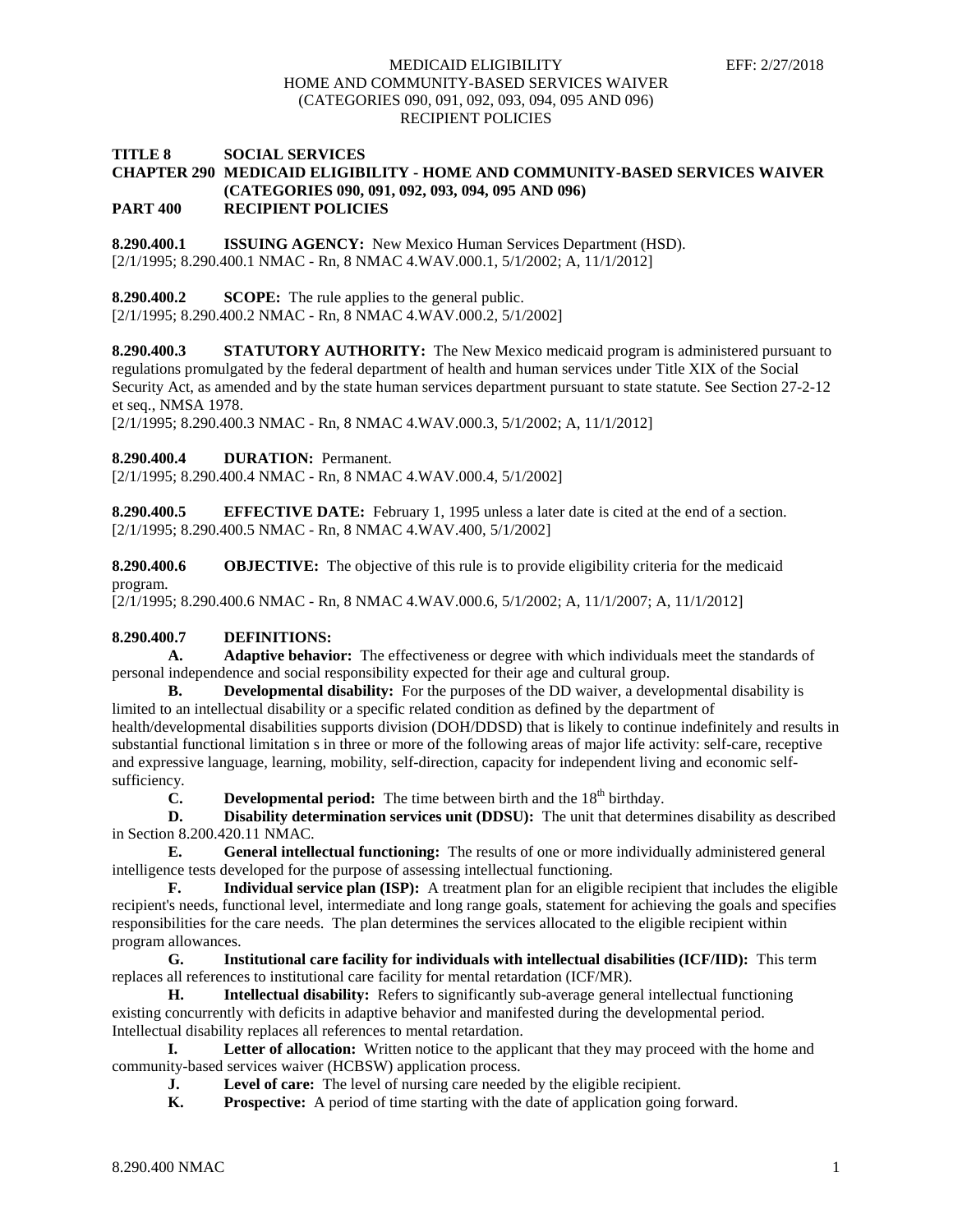- **L. Restricted coverage:** Medicaid eligibility without long term care services coverage.
- **M. Significantly subaverage intellectual functioning:** IQ of 70 or below.<br>**N. Unduplicated recipient positions (UDR):** Space available in a particul
- **Unduplicated recipient positions (UDR):** Space available in a particular HCBSW program.
- **O. Waiver:** Permission from the centers for medicaid and medicare services (CMS) to cover a

particular population or service not ordinarily allowed. [8.290.400.7 NMAC - N, 11/1/2007; A, 11/1/2012]

#### **8.290.400.8 [RESERVED]**

**8.290.400.9 HOME AND COMMUNITY-BASED SERVICES WAIVER - Category 090, 091, 092**, **093, 094, 095, 096:** The human services department (HSD) is the single state agency designated to administer the medicaid program in New Mexico. The department of health (DOH) and the human services department are charged with developing and implementing home and community-based services waiver (HCBSW) to medicaid applicants/recipients who meet both financial and medical criteria for an institutional (nursing facility (NF) or intermediate care facility for individuals with intellectual disabilities (ICF/IID) level of care. Provision of these services under a waiver allows applicants/recipients to receive the care required at home at less cost than in an institution. The services to be furnished under the waiver must be cost-effective. This means the aggregate cost of care must be an amount less than the cost of maintaining individuals in institutions at the appropriate level of care. The types of services for which MAD eligible recipients are eligible vary based on the individual waiver. See medical assistance division program manual for the standards for individual waiver of covered services and program rules for all waiver services. The following sections contain the eligibility rules for all waiver services. [2/1/1995; 8.290.400.9 NMAC - Rn, 8 NMAC 4.WAV.400 & A, 5/1/2002; A/E, 12-1-06; A, 11/1/2007; A, 11/1/2012]

**8.290.400.10 BASIS FOR DEFINING THE GROUP:** Eligibility for applicants/recipients who apply for waiver services is determined as if he or she were actually institutionalized, although this requirement has been waived. Entry into some of the waiver programs may be based upon the number of unduplicated eligible recipient positions (UDRs) (i.e., slots). Some waiver categories require eligible recipients to be placed on a central registry. The individual waiver program manager is responsible for notifying ISD when an eligible recipient is allocated into a waiver program.

**A. Coordination of long term-services (CoLTS) waiver:** CoLTS waiver, formerly known as the disabled and elderly (D&E) waiver, identified as identified as categories 091 (elderly), 093 (blind) and 094 (disabled) was approved effective July 1983, subject to renewal. To qualify as disabled or blind for the purposes of this waiver, disability or blindness must have been determined to exist by the disability determination services unit (DDSU). To qualify as an elderly person for purposes of this waiver, the applicant/recipient must be 65 years of age or older. Applicants/recipients must also meet both the financial and non-financial eligibility requirements and meet the medical level of care for nursing facility services.

**B.** Developmental disabilities (DD) waiver: The developmental disabilities waiver identified as category 096 was approved effective July 1984, subject to renewal. Developmental disabilities waiver services are intended for eligible recipients who have developmental disabilities limited to intellectual disability (IID) or a specific related condition as determined by the DOH/DDSD. The developmental disability must reflect the person's need for a combination and sequence of special interdisciplinary or generic treatment or other supports and services that are lifelong or of extended duration and are individually planned and coordinated. The eligible recipient must also require the level of care provided in an intermediate care facility for individuals with developmental disabilities (ICF/IID), in accordance with Section 8.313.2 NMAC, and meet all other applicable financial and non-financial eligibility requirements.

**(1)** Intellectual disability: An individual is considered to have MR/ID if she/he has significantly sub-average general intellectual functioning existing concurrently with deficits in adaptive behavior and manifested during the developmental period.

**(2)** Specific related condition: An individual is considered to have a specific related condition if she/he has a severe chronic disability, other than mental illness, that meets all of the following conditions:

**(a)** is attributable to:

**(i)** cerebral palsy or seizure disorder; or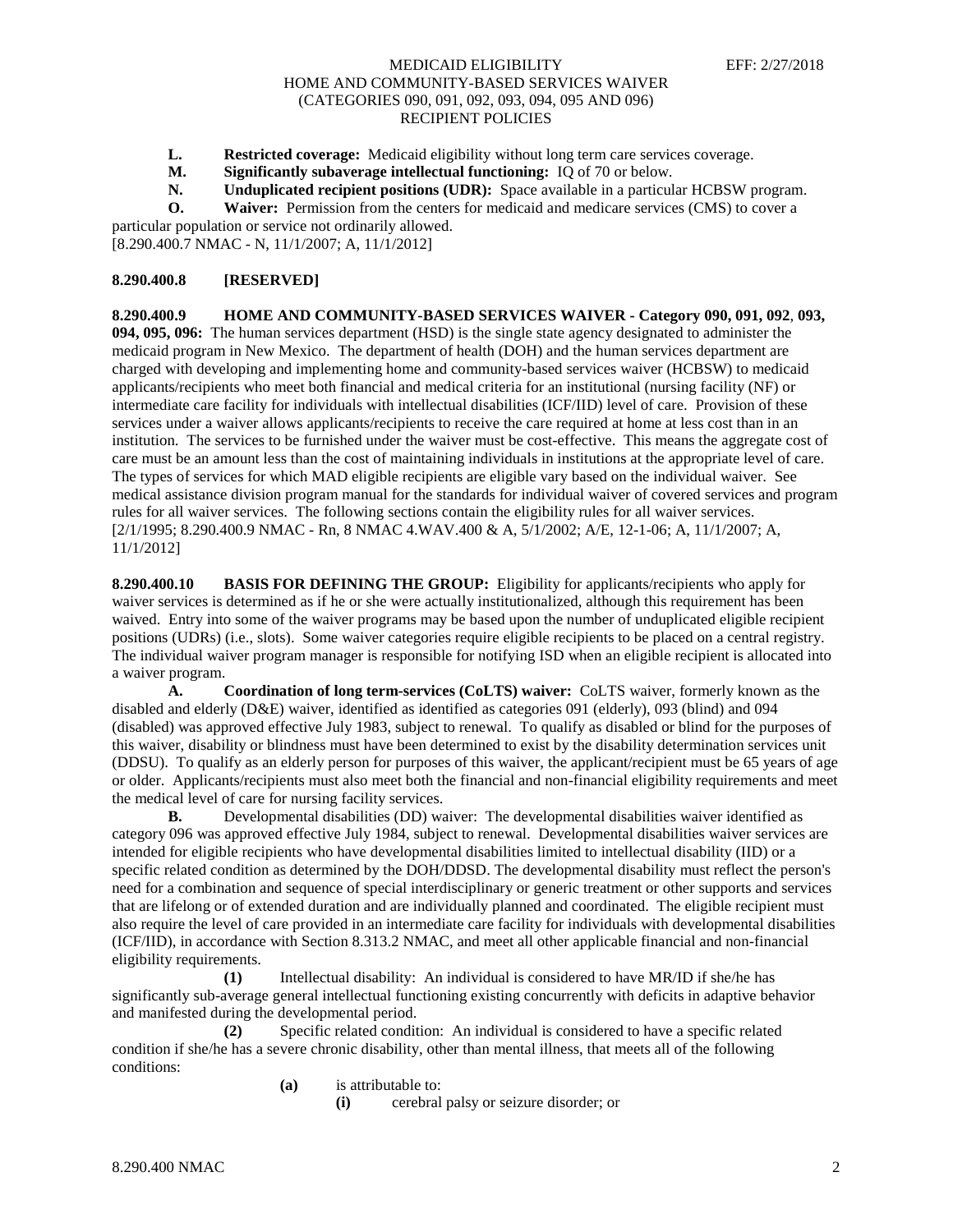**(ii)** is attributable to autistic disorder (as described in the fourth edition of the diagnostic and statistical manual of mental disorders); or

**(iii)** is attributable to chromosomal disorders (e.g. down), syndrome disorders, inborn errors of metabolism, or developmental disorders of the brain formation limited to the list in Paragraph (3) below;

**(b)** results in impairment of general intellectual functioning or adaptive behavior similar to that of persons with intellectual disability and requires treatment or services similar to individuals with ID;

**(c)** is manifested before the person reaches age 22 years;

**(d)** is likely to continue indefinitely; and

**(e)** results in substantial functional limitations in three or more of the following areas of major life activity: self-care, receptive and expressive language, learning, mobility, self-direction, capacity for independent living and economic self-sufficiency.

**(3)** List of chromosomal disorders (e.g., down) syndrome disorders, inborn errors of metabolism or developmental disorders of the bring formation.

**(a) chromosomal disorders:** autosomes: 4p-, trisomy 4p, trisomy 8, 5p-, 9p-, trisomy 9p, trisomy 9p mosaic, partial trisomy 10q, 13q-, ring 13, trisomy 13 (Patau), 18p-, 18q-, trisomy 18 (Edwards), Ttisomy 20p, G (21,22) monosomy/deletion, trisomy 21 (down), translocation 21 (down), "cat-eye" syndrome; Prader-Willi syndrome (15);

**(i)** x-linked mental retardation: Allan syndrome; Atkin syndrome; Davis syndrome; Fitzsimmons syndrome; fragile x syndrome; fragile x phenotype (no fragile site); Gareis syndrome; glycerol kinase deficiency; Golabi syndrome; Homes syndrome; Juberg syndrome; Lujan syndrome; Renpenning syndrome; Schimke syndrome; Vasquez syndrome; nonspecific x-linked mental retardation;

**(ii)** other x chromosome disorders: xo syndrome (Turner); xyy syndrome; xxy syndrome (Klinefelter); xxyy syndrome; xxxy syndrome; xxxx syndrome; xxxxy syndrome; xxxxx syndrome (penta-x);

# **(b) syndrome disorders:**

**(i)** neurocutaneous disorders: ataxia-telangiectasia (Louis-Bar); basal cell nevus syndrome; dyskeratosis congenital; ectodermal dysplasia (hyperhidrotic type); ectromelia ichthyosis syndrome; focal dermal hypoplasia (Goltz); ichthyosis-hypogonadism syndrome, incontinentia pigmenti (Bloch-Sulzberger); Ito syndrome; Klippel-Trenauney syndrome; linear sebaceous nevus syndrome; multiple lentigines syndrome; neurofibromatosis (Type 1); poikiloderma (Rothmund-Thomsen); Pollitt syndrome; Sjogren-Larsen syndrome; Sturge-Weber syndrome; tuberous sclerosis; xeroderma pigmentosum;

**(ii) muscular disorders:** Becker muscular dystrophy; chondrodystrophic myotonia (Schwartz-Jampel); congenital muscular dystrophy; Duchenne muscular dystrophy; myotonic muscular dystrophy;

**(iii) ocular disorders:** Aniridia-Wilm's tumor syndrome; anophthalmia syndrome (x-linked); Leber amaurosis syndrome; Lowe syndrome; microphthalmia-corneal opacity-spasticity syndrome; Norrie syndrome; oculocerebral syndrome with hypopigmentation; retinal degeneration-trichomegaly syndrome; septo-optic dysplasia;

**(iv) craniofacial disorders:** acrocephaly-cleft lip-radial aplasia syndrome; acrocephalosyndactyly;type 1 (Apert); type 2 (Apert); type 3 (Saethre-Chotzen); type 6 (Pfeiffer); Carpenter syndrome with absent digits and cranial defects; Baller-Gerold syndrome; cephalopolysyndactyly (Greig) "cloverleaf-skull" syndrome; craniofacial dysostosis (Crouzon); craniotelencephalic dysplasia; multiple synostosis syndrome;

**(v) skeletal disorders:** acrodysostosis, CHILD syndrome; chondrodysplasia punctata (Conradi-Hunerman type); chondroectodermal dysplasia; Dyggve-Melchior-Clausen syndrome; frontometaphyseal dysplasia; hereditary osteodystrophy (Albright); hyperostosis (Lenz-Majewski); hypochondroplasia; Klippel-Feil syndrome; Nail-patella syndrome; osteopetrosis (Albers-Schonberg); pyknodysostosis; radial aplasia-thrombocytopenia syndrome; radial hypoplasia pancytopenia syndrome (Fanconi); Roberts-SC phocomelia syndrome;

# **(c) inborn errors of metabolism:**

**(i) amino acid disorders:** phenylketonuria: phenylalanine hydroxylase (classical, Type 1); dihydropteridine reductase (type 4); dihydrobiopterin synthetase (type 5); histidinemia; gammaglutamylcysteine synthetase deficiency; hyperlysinemia; lysinuric protein intolerance; hyperprolinemia;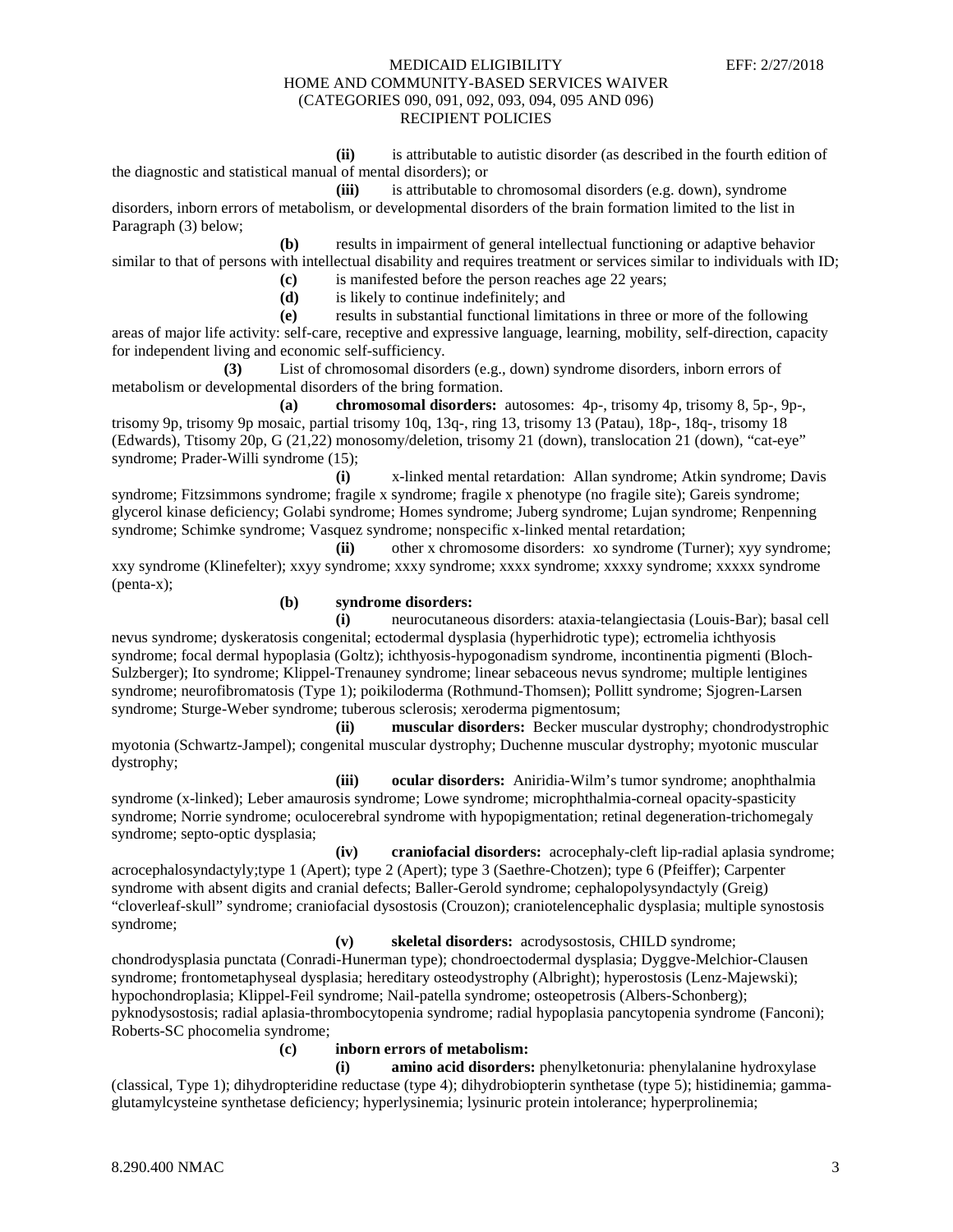hydroxyprolinemia; sulfite oxidase deficiency; iminoglycinuria; branched-chain amino acid disorders: hypervalinemia; hyperleucine-isoleucinemia; maple-syrup urine disease; isovaleric academia, glutaric academia (type 2); 3-hydroxy-3-methylglutaryl CoA lyase deficiency; 3-kethothiolase deficiency;,biotin-dependent disorders: holocarboxylase deficiency; biotinidase deficiency; propionic academia: type A; Type BC; methylmalonic academia: mutase type (mut+); cofactor affinity type (mut-); adenosylcobalamin synthetase type (cbl A); ATP: cobalamin adenosyltransferase type (cbl B), with homocystinuria, type 1 (cbl C), with homocystinuria, type 2 (cbl D); folate-dependent disorders: congenital defect of folate absorption; dihydrofolate reductase deficiency; methylene tetrahydrofolate reductase deficiency; homocystinuria; hypersarcosinemia; non-ketotic hyperglycinemia; hyper-betaalaninemia; carnosinase deficiency; homocarnosinase deficiency; Hartnup disease; methionine malabsorption (oasthouse urine disease);

**(ii) carbohydrate disorders:** glycogen storage disorders: type 1, with hypoglycemia (von Gierke); type 2 (Pompe); galactosemia; fructose-1, 6-diphosphatase deficiency; pyruvic acid disorders: pyruvate dehydrogenase complex (Leigh); pyruvate carboxylase deficiency; mannosidosis; fucosidosis; aspartylglucosaminuria;

**(iii) mucopolysaccharide disorders:** alpha-L-iduronidase deficiency: Hurler type; Scheie type, Hurler-Scheie type; iduronate sulfatase deficiency (Hunter type); Heparan N-sulfatase deficiency (Sanfilippo 3A type); N-acetyl-alpha-D-glucosaminidase deficiency (Sanfilippo 3B type); Acetyl CoA; glucosaminide N-acetyltransferase deficiency (Sanfilippo 3C type); N-acetyl-alpha D-glucosaminide 6-sulfatase deficiency (Sanfilippo 3D type); beta-glucuronidase deficiency (Sly type);

**(iv) mucolipid disorders:** alpha-neuraminidase deficiency (type1); Nacetylglucosaminyl phosphotransferase deficiency: I-cell disease (Type 2); Pseudo-Hurler syndrome (type 3); mucolipidosis type 4;

**(v) urea cycle disorders:** carbamyl phosphate synthetase deficiency; ornithine transcarbamylase deficiency; argininosuccinic acid synthetase deficiency (citrullinemia); argininosuccinic acid (ASA) lyase deficiency; arginase deficiency (argininemia);

**(vi) nucleic acid disorders:** Lesch-Nyhan syndrome (HGPRTase deficiency); orotic aciduria; xeroderma pigmentosum (group A); DeSanctis-Cacchione syndrome;

**(vii) copper metabolism disorders:** Wilson disease; Menkes disease;

**(viii) mitochondrial disorders:** Kearns-Sayre syndrome; MELAS

syndrome; MERRF syndrome; cytochrome c oxidase deficiency; other mitochondrial disorders;

**(ix) peroxisomal disorders:** Zellweger syndrome; adrenoleukodystrophy: neonatal (autosomal recessive); childhood (x-linked); infantile Refsum disease; hyperpipecolic academia; chondrodysplasia punctata (rhizomelic type);

**(d) developmental disorders of brain formation:**

- **(i)** neural tube closure defects: anencephaly; spina bifida; encephalocele;
- **(ii)** brain formation defects: Dandy-Walker malformation;

holoprosencephaly; hydrocephalus: aqueductal stenosis; congenital x-linked type; Lissencephaly; pachygyria; polymicrogyria; schizencephaly;

**(iii)** cellular migration defects: abnormal layering of cortex; colpocephaly; heterotopias of gray matter; cortical microdysgenesis **(iv)** intraneuronal defects: dendritic spine abnormalities; microtubule

abnormalities;

**(v)** acquired brain defects: hydranencephaly; porencephaly; and

**(vi)** primary (idiopathic) microcephaly.

**C. Medically fragile (MF) waiver:** The medically fragile (MF) waiver identified as category 095 was established effective August, 1984 subject to renewal. Eligible recipients must meet the level of care required for admission to an intermediate care facility for individuals with intellectual disabilities (ICF-IID), meet all other applicable financial and non-financial eligibility requirements and must have:

**(1)** a developmental disability, developmental delay, or be at risk for developmental delay as determined by the DDSU, and

**(2)** a diagnosis a medically fragile condition prior to the age of 22, defined as a chronic physical condition, which results in a prolonged dependency on medical care for which daily skilled (nursing) intervention is medically necessary, and which is characterized by one or more of the following: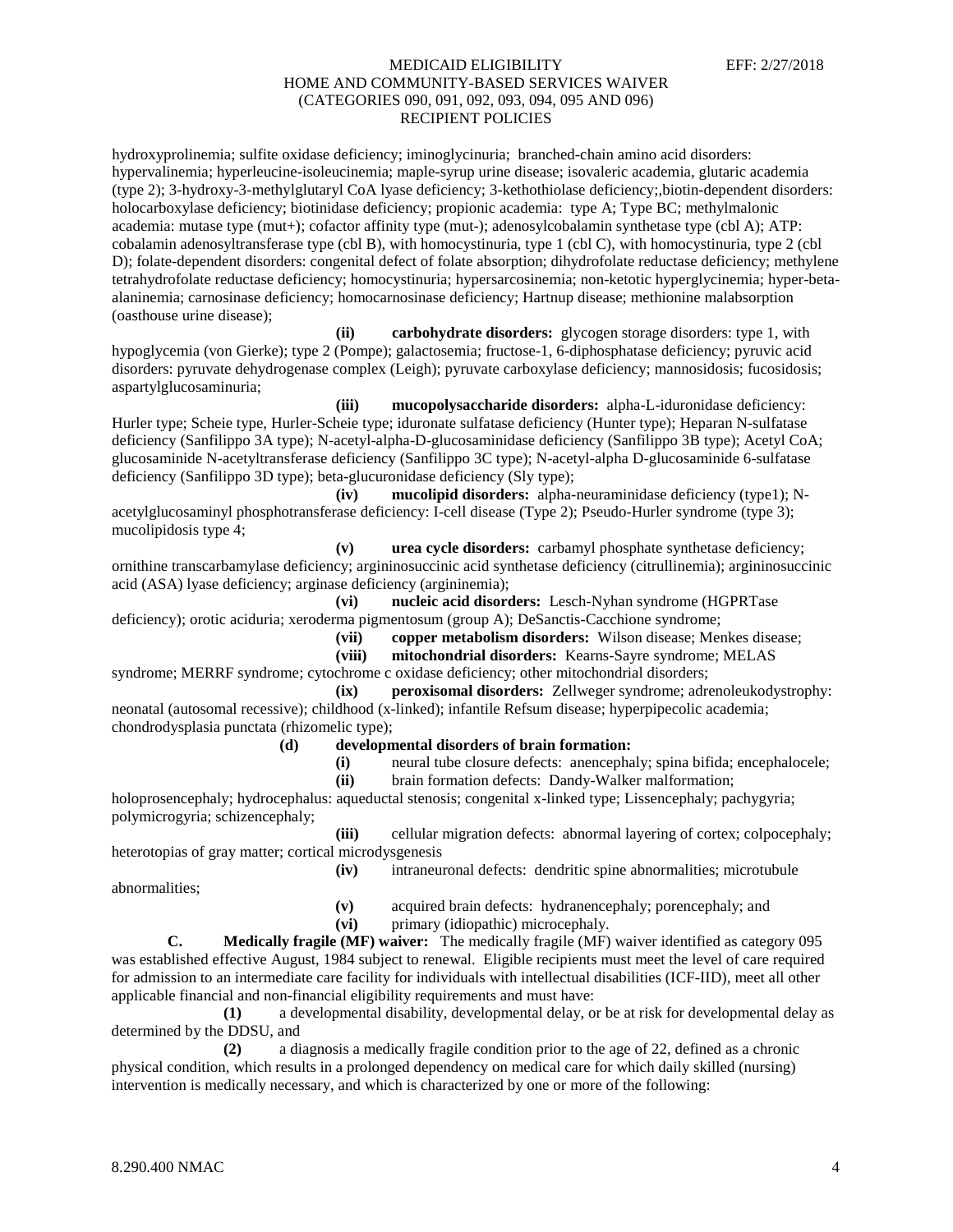**(a)** a life threatening condition characterized by reasonably frequent periods of acute exacerbation, which require frequent medical supervision or physician consultation and which, in the absence of such supervision or consultation, would require hospitalization;

**(b)** frequent, time-consuming administration of specialized treatments, which are medically necessary;

**(c)** dependency on medical technology such that without the technology a reasonable level of health could not be maintained; examples include, but are not limited to, ventilators, dialysis machines, enteral or parenteral nutrition support and continuous oxygen; and

**(d)** periods of acute exacerbation of a life-threatening condition, the need for extraordinary supervision or observation, frequent or time-consuming administration of specialized treatments, dependency on mechanical (life) support devices, and developmental delay or disability.

**D. Acquired immunodeficiency syndrome (AIDS) and AIDS related condition (ARC) waiver:** The acquired immunodeficiency syndrome (AIDS) and AIDS related condition waiver designated as category 090, was established effective July 1987, subject to renewal. This waiver serves eligible recipients diagnosed with AIDS/ARC. Eligible recipients must require nursing facility level of care and meet all other applicable financial and non-financial eligibility requirements.

**E. Brain injury (BI):** Brain injury services are designated as category 092. To qualify for purposes of this waiver, the eligible recipient must be under 65 years of age at the time of approval, meet all other applicable financial and non-financial eligibility requirements, require nursing facility level of care and have a brain injury diagnosis, as defined by the state. Brain injury is defined as:

**(1)** an injury to the brain of traumatic or acquired origin including: open and closed head injuries caused by an insult to the brain from an outside physical force; anoxia, electrical shock, shaken baby syndrome, toxic and chemical substances, near-drowning, infections; tumors, or vascular lesions;

**(2)** resulting in either temporary or permanent, partial or total impairments in one or more areas including, but not limited to: cognition; language; memory; attention; reasoning; abstract thinking; judgment; problem solving; sensory perception and motor abilities; psychosocial behavior; physical functions; information processing; and speech resulting in total or partial functional disability or psychosocial impairment or both;

**(3)** the term "brain injury" does not apply to injuries that are congenital, degenerative, induced by birth trauma or neurological disorders related to the aging process, or chemically caused brain injuries that are a result of habitual substance abuse.

[2/1/1995; 3/15/96; 8.290.400.10 NMAC - Rn, 8 NMAC 4.WAV.402 & A, 5/1/2002; A/E, 12-1-06; A, 11/1/2007; A, 11/1/2012]

**8.290.400.11 GENERAL RECIPIENT REQUIREMENTS:** Eligibility for the waiver programs is always prospective. Applicants/recipients must meet, or expect to meet, all non-financial eligibility criteria in the month for which determination of eligibility is made. The application process begins once the letter of allocation, level of care, and the application for medical assistance is received by the income support division worker. After the individual service plan (ISP) has been in effect for 30 days or if it can be reasonably anticipated that services will be in effect for 30 days, the application is approved effective the first day of the month of the start date of the individualized service plan, unless income/resources deemed to a minor child from his parents results in the child's ineligibility for the initial month. The eligibility start date is based on the date of application or the start date of the ISP, whichever is later.

**A. Enumeration:** An applicant/recipient must furnish his social security number. Medicaid eligibility is denied or terminated for an applicant/recipient who fails to furnish social security number.

**B. Citizenship:** Refer to medical assistance *Eligibility Manual* Subsection 11 of Section 8.200.410 NMAC.

**C. Residence:** To be eligible for medicaid, an applicant/recipient must be physically present in New Mexico on the date of application or final determination of eligibility and must have declared an intent to remain in the state. If the applicant/recipient does not have the present mental capacity to declare intent, the applicant's/recipient's representative may assume responsibility for the declaration of intent. If the applicant/recipient does not have the mental capacity to declare intent and there is no representative to assume this responsibility, the state where the applicant/recipient is living will be recognized as the state of residence. If waiver services are suspended because the recipient is temporarily absent from the state but is expected to return within 60 consecutive days at which time waiver services will resume, the medicaid case remains open. If waiver services are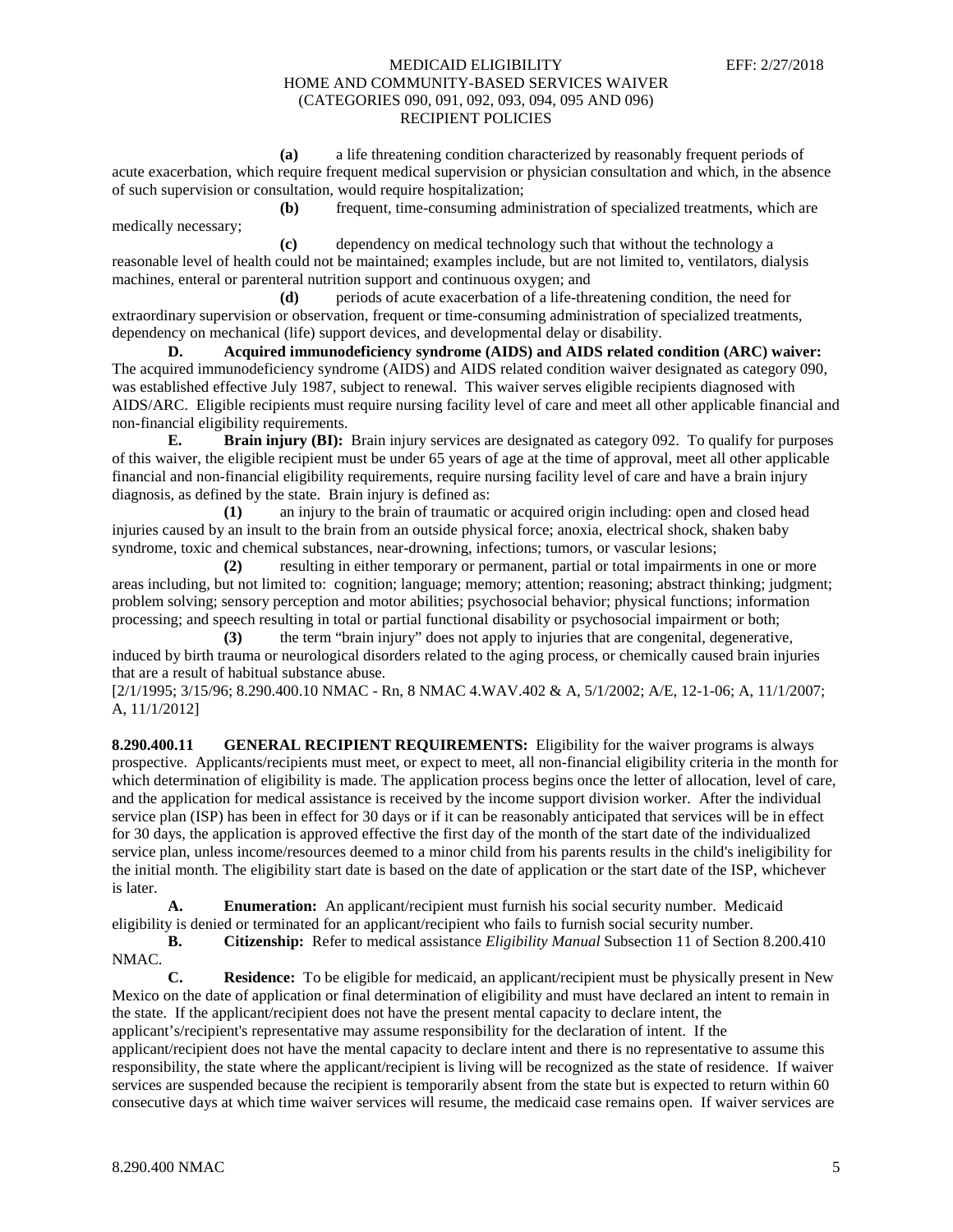suspended for any other reason for 60 consecutive days, the medicaid case is closed after appropriate notice is provided to the recipient.

**D. Non-concurrent receipt of assistance:** Home and community-based services waiver (HCBSW) services furnish medicaid benefits to an applicant/recipient who qualifies both financially and medically for institutional care but who, with provision of waiver services, can receive the care he needs in the community at less cost to the medicaid program than the appropriate level of institutional care. Individuals receiving services under a HCBSW may not receive concurrent services under nursing facility (NF), ICF-MR, personal care or any other HCBSW.

**(1) SSI recipients:** Applicants receiving supplemental security income (SSI) benefits are categorically eligible for waiver services. No further verification of income, resources, citizenship, age, disability, or blindness is required. The applicant must, however, meet the level of care requirement. (An SSI recipient must meet the assignment of rights and TPL requirements and not be ineligible because of a trust).

**(2) Married SSI couples:** All married SSI couples where neither member is institutionalized in a medicaid-certified facility are treated as separate individuals for purposes of determining eligibility and benefit amounts beginning the month after the month they began living apart. See Section 8012 of the Omnibus Budget Reconciliation Act of 1989. In the case of an initial application, or reinstatement following a period of ineligibility, when members of a married couple are not living together on the date of application or date of request for reinstatement, each member of the couple is considered separately as of the date of application or request, regardless of how recently the separation occurred.

**E. INTERVIEW REQUIREMENTS:** An interview is required at initial application for all home and community-based waiver medical assistance programs in accordance with all of the requirements set forth at 8.281.400.11 NMAC.

[2/1/1995, 4/30/98; 8.290.400.11 NMAC - Rn, 8 NMAC 4.WAV.410, 411, 412, 413, 414 & A, 5/1/2002; A, 11/1/2007; A, 3/1/2018]

# **8.290.400.12 SPECIAL RECIPIENT REQUIREMENTS:**

**A. Age:** To be considered elderly, an applicant/recipient must be 65 years of age or older. See Section 8.281.400.16 NMAC, AGE, for information on verification of age.

**B. Blind:** To be considered blind, an applicant/recipient must have central visual acuity of 20/200 or less with corrective lenses or must be considered blind for practical purposes. The ISD worker is responsible for submitting medical reports to the DDC, if necessary. See Section 8.281.400.17 NMAC, *Blind*, For Information on documentation and verification of blindness.

**C. Disability:** To be considered disabled, an applicant/recipient must be unable to engage in any substantial gainful activity because of any medical determinable physical, developmental, or mental impairment, which has lasted, or is expected to last, for a continuous period of at least 12 months. The ISD worker is responsible for submitting medical reports to the DDC, if necessary. See Section 8.281.400.18 NMAC, *Disability*, for information on documentation and verification of disability.

**D. Requires institutional care:** An institutional level of care must be recommended for the applicant/recipient by a physician, nurse practitioner or a doctor of osteopathy, licensed to practice in the state of New Mexico. Institutions are defined as acute care hospitals, nursing facilities (either high NF or low NF as defined by medicaid regulations) and intermediate care facilities for the mentally retarded (ICF-MRs). Level of care reviews are completed by the medical assistance division (MAD) utilization review contractor.

[2/1/1995; 8.290.400.12. NMAC - Rn, 8 NMAC 4.WAV.420, 421, 422, 424, 429, 5/1/2002; A, 11/1/2007]

**8.290.400.13 RECIPIENT RIGHTS AND RESPONSIBILITIES:** An applicant/recipient is responsible for establishing his eligibility for medicaid. As part of this responsibility, the applicant/recipient must provide required information and documents or take the actions necessary to establish eligibility. Failure to do so must result in a decision that eligibility does not exist. An applicant/recipient must also grant the human services department (HSD) permission to contact other persons, agencies or sources of information, which are necessary to establish eligibility. See Section 8.200.430 NMAC, *Recipient Rights And Responsibilities* for specific information. [2/1/1995; 8.290.400.13 NMAC - Rn, 8 NMAC 4.WAV.430, 5/1/2002; A, 11/1/2007]

**8.290.400.14 REPORTING REQUIREMENTS:** A medicaid applicant/recipient, case manager, direct service provider or any other responsible party must report any changes in circumstances which may affect the